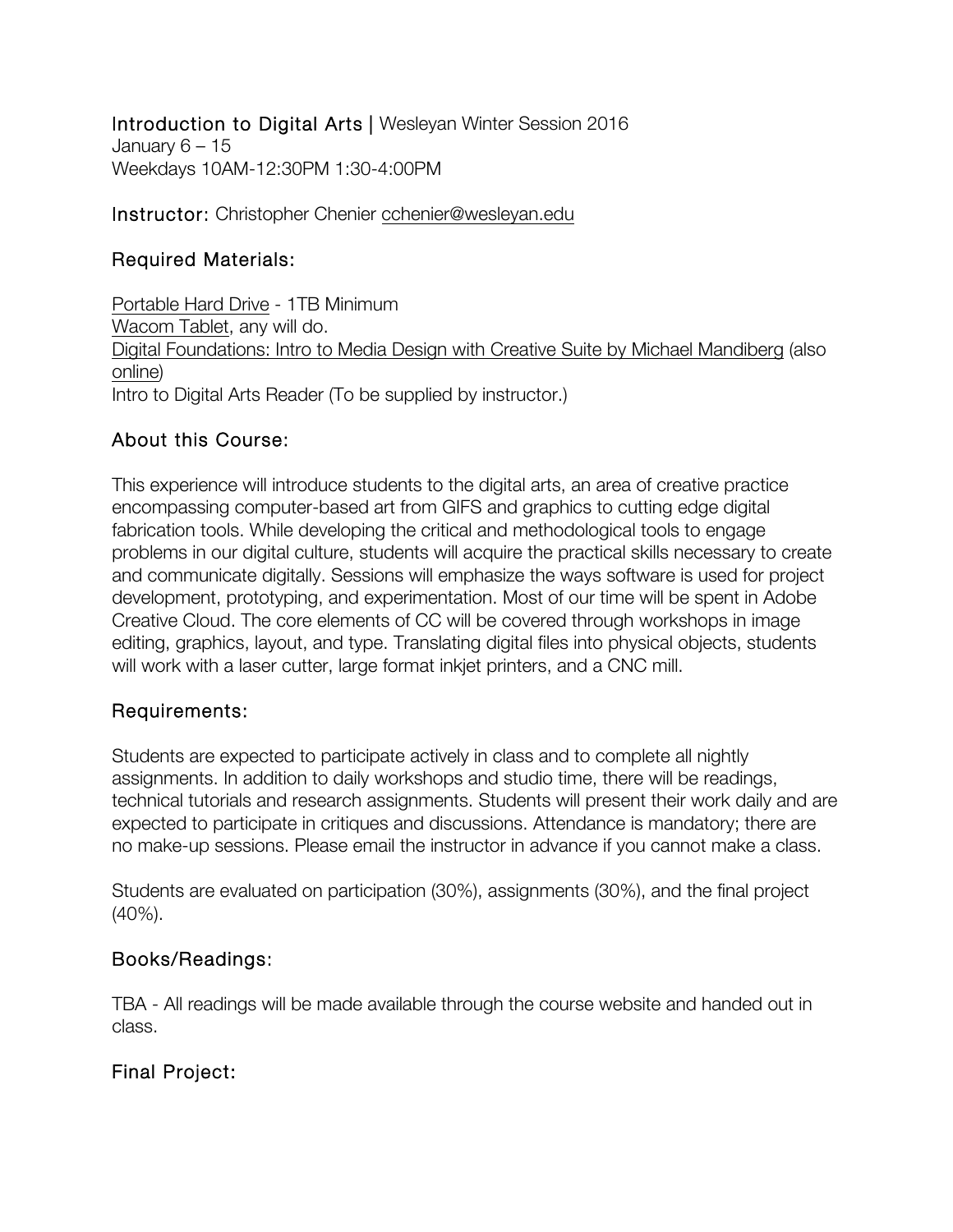Using the tools/skills introduced in this course, students will develop and realize a fully realized project connected with their own ongoing work in the University. In preparation for this, students will craft 1000-word project statements describing this project and providing a narrative of how course content, research, and other developmental influences were integrated into their process. Final projects will demonstrate a strong understanding of the range of contemporary digital arts practices and a command of the software and concepts covered in class.

## Day 1 – Wed. 1/6

- Introductions
- Workshop: Developing Final Projects
- Workshop: Photoshop Day One
	- o Workspace, pallets, and tools
	- o Resolution
	- o Color Spaces
	- o File Structure
	- o File Types
- Afternoon Studio Time
- Assignment: Read and complete Chapters 9 and 10 in Digital Foundations

# Day 2 – Thurs. 1/7

- Workshop: Photoshop Day 2
	- o Layers
	- o Masks
	- o Adjustments
	- o Pen tool and vectors
	- o Color and *Kuler*
	- o Liquefaction
	- o Selection tools
- Afternoon Studio Time
- Assignment: Read and complete Chapters 11 and 12 in Digital Foundations

## Day 3 - Fri. 1/8

- Workshop: Illustrator
	- o Drawing / Geometry
	- o Fill and Stroke
	- o Pixels into Vectors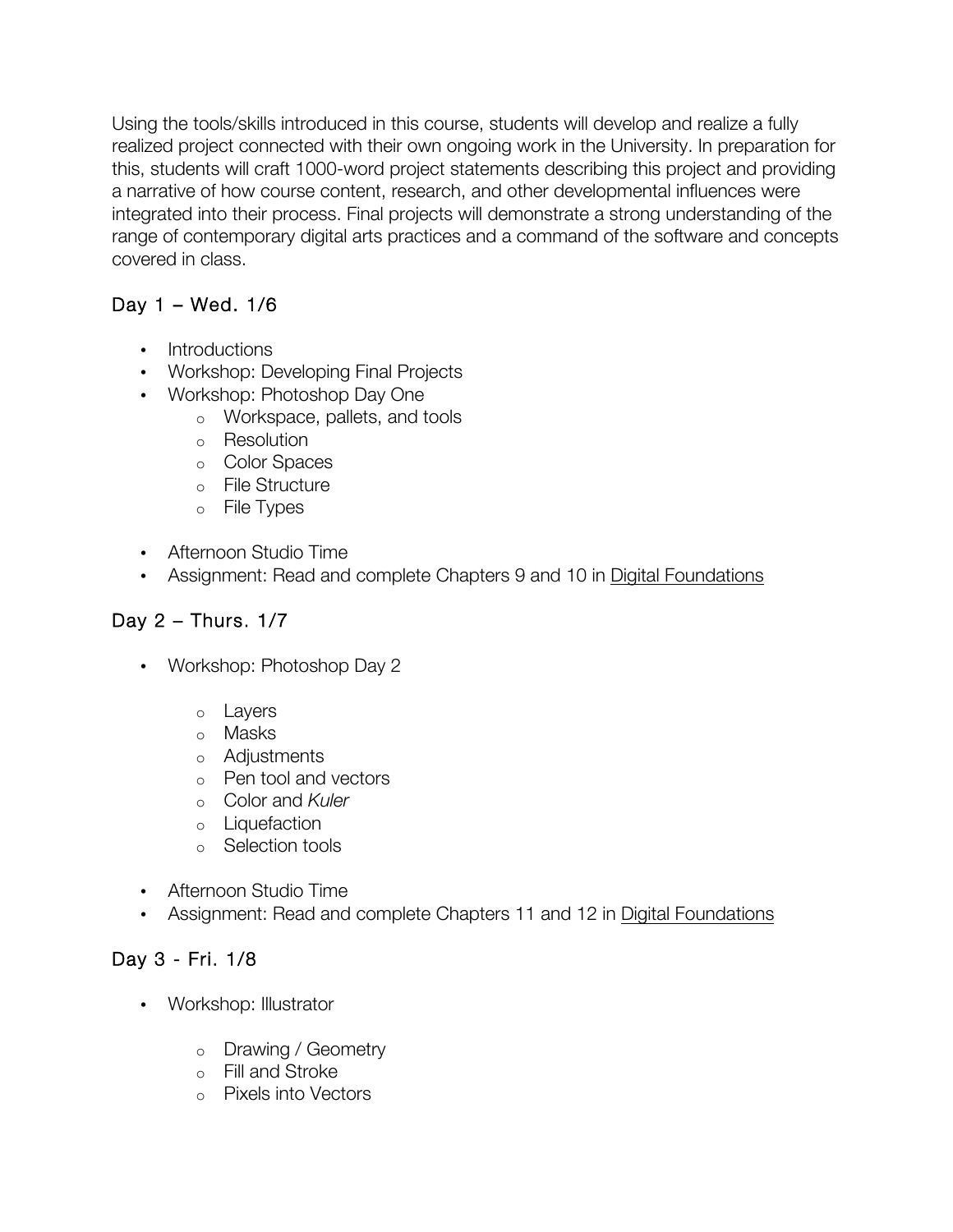- o Type
- o Pathfinder
- o Objects
- Afternoon Studio Time
- Assignment: Read and complete Chapters 3 through 6 in Digital Foundations

#### Day 4 – Mon. 1/11

- Visit Artist: Andrew Ruff, Architecture, Yale University
- Workshop: Illustrator Day 2
	- o Drawing / Geometry
	- o Fill and Stroke
	- o Pixels into Vectors
	- o Type
	- o Pathfinder
	- o Objects
- Workshop: The laser cutter
- Afternoon Studio Time
- Assignment: Read and complete Chapters 13 and 14 in Digital Foundations

#### Day 5 – Tues. 1/12

- Artist Visit, Sara Hendren, Design Researcher and Artist, Olin College
- Workshop: InDesign
	- o Workspace
	- o Design tools
	- o Multi-page layouts
	- o Pre-Press
- Afternoon Studio Time
- Assignment:
	- o Create a multi-page PDF portfolio of your work using a cohesive design strategy – key is your organization, ordering of work, and page numbers.
	- o Create visually stimulating business cards and resume with resolved and clearly expressed visual style.

#### Day 6 – Wed. 1/13

• Artist Visit - Sarah Pike, Printmaking and Painting, Bennington College